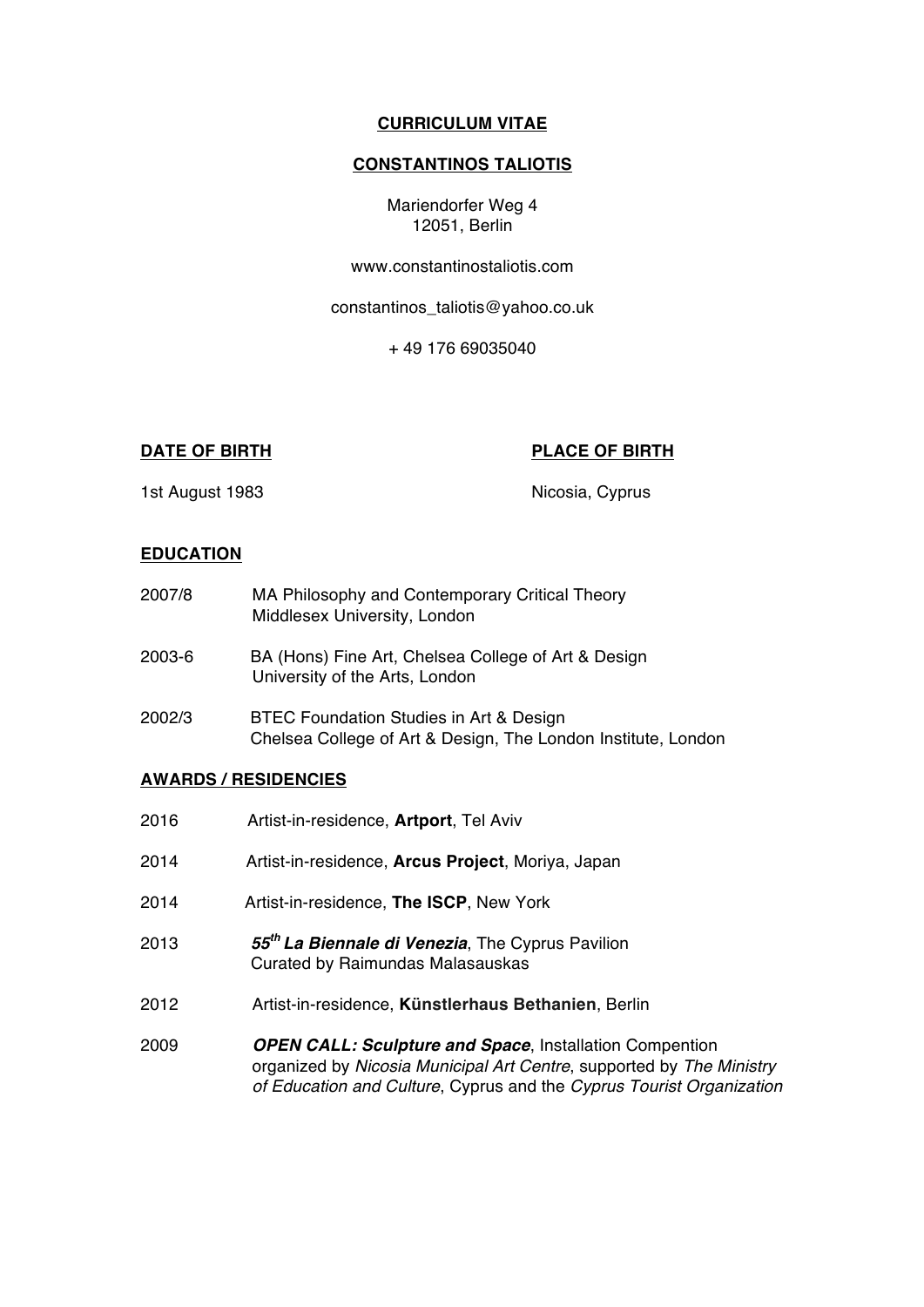## **EXHIBITIONS**

## **SOLO**

- 2013 *50 Years of James Bond against architecture* Pilot Galeri, Istanbul, Turkey
- 2012 *Casting Modernist Architecture* Künstlerhaus Bethanien, Berlin, Germany
- 2011 *You can be a cop, a criminal or a lawyer. When you are facing a loaded gun, what's the difference?* APOTHEKE, Nicosia, Cyprus
- 2011 *MERCEDES* APOTHEKE, Nicosia, Cyprus
- 2009 *Love at last sight* APOTHEKE, Nicosia, Cyprus

#### **GROUP**

- 2016 **Forum Expanded** 66th International Film Festspiel Berlin Akademie der Künste
- 2016 *AyeBaDome : Super,* Thkio Ppalies, Nicosia
- 2014 *WhatBar#14*, New York
- 2012 *Young Greek photographers' award* Shortlisted, Technopolis, Athens
- 2012 *In crisis, Terra Mediterranea* Nicosia Municipal Art Centre, Nicosia
- 2012 *Utopia,* New acquisitions from the collection of Nicos Chr. Pattichis and Phileleftheros **Newspaper** Evagoras Lanitis Centre, Limassol
- 2012 *Aftermath* AKBANK Centre, Istanbul, Turkey
- 2012 *Once upon a time in the future* Galerie Metro, Berlin
- 2011 *Uncovered* Nicosia International Airport, Nicosia Buffer Zone
- 2011 *Arte laguna art prize* Shortlisted for the Photography Award, Venice